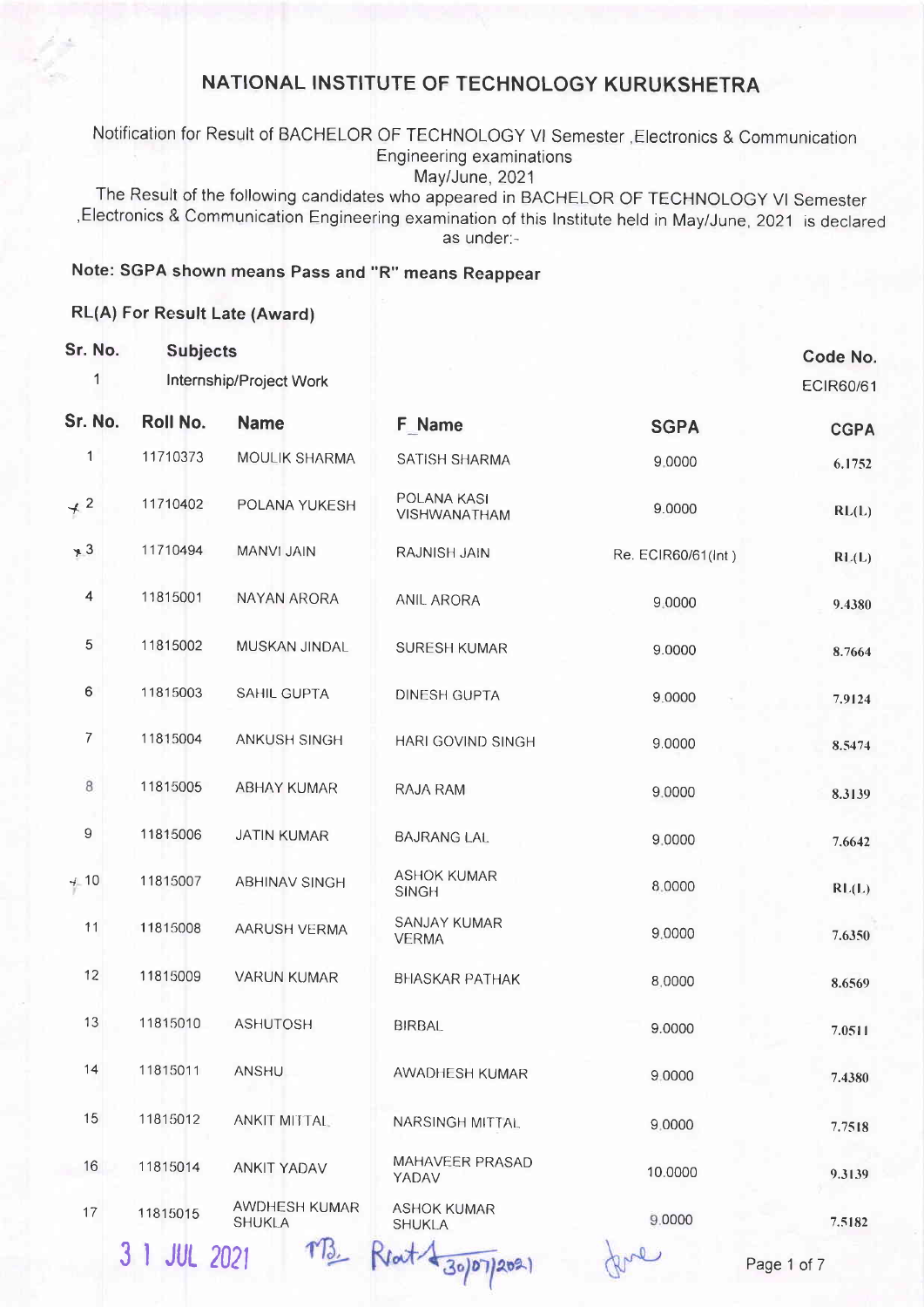Notification for Result of BACHELOR OF TECHNOLOGY VI Semester , Electronics & Communication Engineering examinations May/June, 2021

| 18    | 11815016 | <b>TEELLA RAKESH</b>                       | <b>TEELLA GOWRI</b><br>SANKARA RAO      | 9.0000             | 6.2628 |
|-------|----------|--------------------------------------------|-----------------------------------------|--------------------|--------|
| 19    | 11815017 | SHANMUKHA RAO<br><b>GANTA</b>              | <b>ATCHUTA RAO</b>                      | 9.0000             | 7.4453 |
| 20    | 11815018 | <b>JATIN BUDAKOTI</b>                      | YOGESH CHANDER<br><b>SHARMA</b>         | 9.0000             | 9.2993 |
| 21    | 11815021 | SHARAD AHLAWAT                             | AMARPAL SINGH                           | 9.0000             | 7.8102 |
| 22    | 11815022 | TIRUVEEDHULA<br>RAKESH SHARATH<br>PREETHAM | T M N BABJI                             | 9.0000             | RL(L)  |
| 23    | 11815023 | SARANSH SHARMA                             | <b>BHARAT BHUSHAN</b><br><b>SHARMA</b>  | 8.0000             | 9.0073 |
| 24    | 11815024 | RAHUL SHARMA                               | <b>MADAN LALSHARMA</b>                  | 9.0000             | 8.4526 |
| 25    | 11815025 | BILLA NEERAJ KUMAR B RACHAIAH              |                                         | 9.0000             | 8.0657 |
| 26    | 11815026 | ARJUN KUMAR                                | SURESH PRASAD                           | 9.0000             | 8.5328 |
| 27    | 11815027 | POTHI REDDY GARI<br>LEELADHAR REDDY        | P KESHAVA REDDY                         | 9.0000             | 7.1971 |
| 28    | 11815028 | VARCHASV THAKKAR                           | <b>AKHILESH KUMAR</b><br><b>THAKKAR</b> | 10.0000            | 9.4307 |
| 29    | 11815029 | <b>NITIN</b>                               | RAJESH KUMAR                            | 9.0000             | 7.4088 |
| 30    | 11815030 | <b>SPARSH SHARMA</b>                       | RAJESH SHARMA                           | 10.0000            | 9.5766 |
| 31    | 11815031 | RITIK SETHI                                | PARVEEN SETHI                           | 10.0000            | 9.4526 |
| 32    | 11815032 | AYUSH AGRAWAL                              | D K AGRAWAL                             | 8.0000             | 9.1533 |
| 33    | 11815033 | <b>MUKESH</b>                              | HARIPRAKASH                             | 10.0000            | 8.4818 |
| 34    | 11815034 | AMAN GOEL                                  | <b>JAI BHAGWAN</b>                      | 10.0000            | 9.2409 |
| 35    | 11815035 | UTKARSH DAYAL                              | <b>MANISH KUMAR</b>                     | 9.0000             | 8.0365 |
| 36    | 11815036 | <b>KUNAL</b>                               | <b>ASHOK KUMAR</b>                      | 9.0000             | 8.4234 |
| 37    | 11815037 | SATWIK KHANDELWAL                          | <b>KANHAIYA</b><br>KHANDELWAL           | 10.0000            | 8.7226 |
| 38    | 11815038 | AKEPOGU BHANU<br><b>PRAKASH</b>            | A NAGARAJU                              | 10.0000            | 7.3139 |
| $+39$ | 11815039 | ROSHAN MEENA                               | <b>BABU LAL MEENA</b>                   | Re. ECIR60/61(Int) | RL(L)  |
|       |          |                                            |                                         |                    |        |

 $31$  JUL 2021 TB Reat  $\frac{1}{30007}$   $\frac{1}{30007}$  Page 2 of 7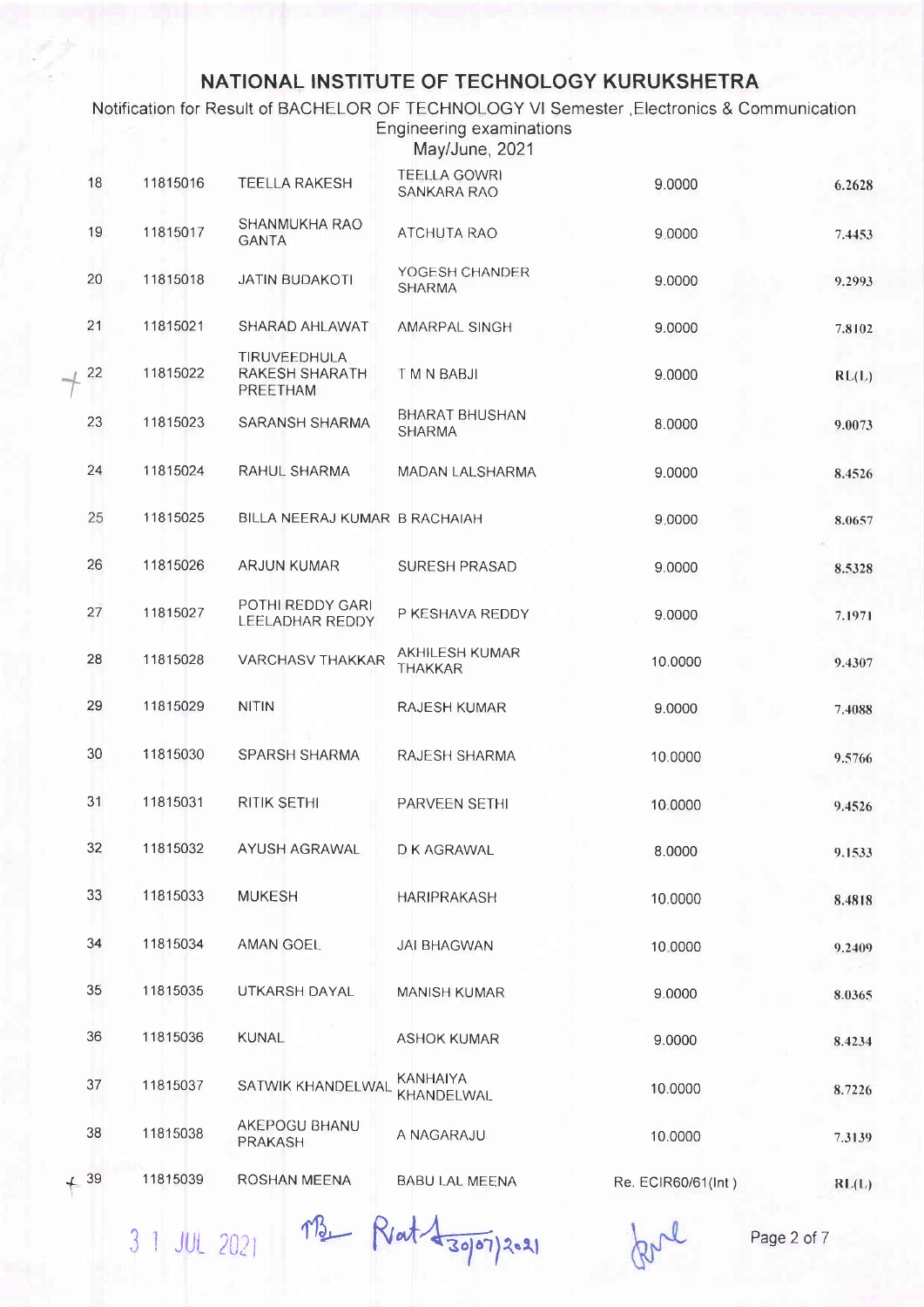Notification for Result of BACHELOR OF TECHNOLOGY VI Semester , Electronics & Communication<br>Engineering examinations<br>May/June, 2021

| 40 | 11815041 | YOGESH KUMAR                                  | <b>PARDEEP KUMAR</b>                  | 8.0000  | 7.3577 |
|----|----------|-----------------------------------------------|---------------------------------------|---------|--------|
| 41 | 11815042 | NARESH AGARWAL                                | RAKESH AGARWAL                        | 10.0000 | 9.4818 |
| 42 | 11815043 | <b>ANKIT KHANNA</b>                           | <b>SUNIL KUMAR</b><br><b>KHANNNA</b>  | 9.0000  | 6.8248 |
| 43 | 11815044 | <b>ANKIT KUMAR</b>                            | SURENDRA KUMAR                        | 9.0000  | 7.1460 |
| 44 | 11815045 | BEERAVALLI RAJA<br>KISHOR REDDY               | <b>BEERAVALLI</b><br>SRINIVASA REDDY  | 9.0000  | 8.2847 |
| 45 | 11815046 | <b>GENTELA VASANTH</b><br><b>KUMAR</b>        | <b>GENTELA SATHAIAH</b>               | 9.0000  | 8.1679 |
| 46 | 11815047 | <b>SATMEET SINGH</b>                          | RAJINDER SINGH                        | 8.0000  | 7.1460 |
| 47 | 11815048 | <b>GOGIREDDY PAVAN</b><br><b>KALYAN REDDY</b> | <b>GOGIREDDY ANJI</b><br><b>REDDY</b> | 9.0000  | 8.0292 |
| 48 | 11815049 | <b>DEV PRATAP SINGH</b>                       | J.P. SINGH                            | 10.0000 | 8.5474 |
| 49 | 11815050 | <b>SUNIL YADAV</b>                            | MURARI LAL YADAV                      | 8.0000  | 8.6131 |
| 50 | 11815051 | <b>ROBIN SINGH</b>                            | NIRMAL SINGH                          | 9.0000  | 7.2336 |
| 51 | 11815052 | SHUBHAM SAMYAL                                | <b>VIJAY KUMAR</b>                    | 9.0000  | 7.6423 |
| 52 | 11815053 | <b>SUJAY JAMI</b>                             | ANANDA RAO JAMI                       | 10.0000 | 8.4234 |
| 53 | 11815054 | <b>ISHITA KAMBOJ</b>                          | NARENDER SINGH                        | 9.0000  | 9.0073 |
| 54 | 11815055 | <b>GAGANDEEP RATHI</b>                        | RAMMEHAR SINGH                        | 9.0000  | 7.4234 |
| 55 | 11815056 | RAJ NANDINI                                   | <b>VIJAY SINGH</b>                    | 9.0000  | 8.8540 |
| 56 | 11815057 | SALONEE GUPTA                                 | <b>ATUL GUPTA</b>                     | 10.0000 | 9.1314 |
| 57 | 11815058 | <b>KALPANA SINGH</b>                          | <b>JAIPAL SINGH</b>                   | 9.0000  | 7.3285 |
| 58 | 11815059 | <b>SAINI TOYESH</b>                           | <b>SAINI SANDEEP</b><br>SHAMSUNDER    | 9.0000  | 8.8321 |
| 59 | 11815060 | <b>GORLE LOKESWARA</b><br><b>RAO</b>          | <b>GORLE RAMA RAO</b>                 | 8.0000  | 7.7810 |
| 60 | 11815061 | <b>VISHNU KARWA</b>                           | RATAN LAL KARWA                       | 9.0000  | 8.8248 |
| 61 | 11815062 | <b>VAIBHAV SINGH</b>                          | SATYA NARAYAN<br><b>SINGH</b>         | 9.0000  | 8.9124 |

3 1 JUL 2021

PM

Page 3 of 7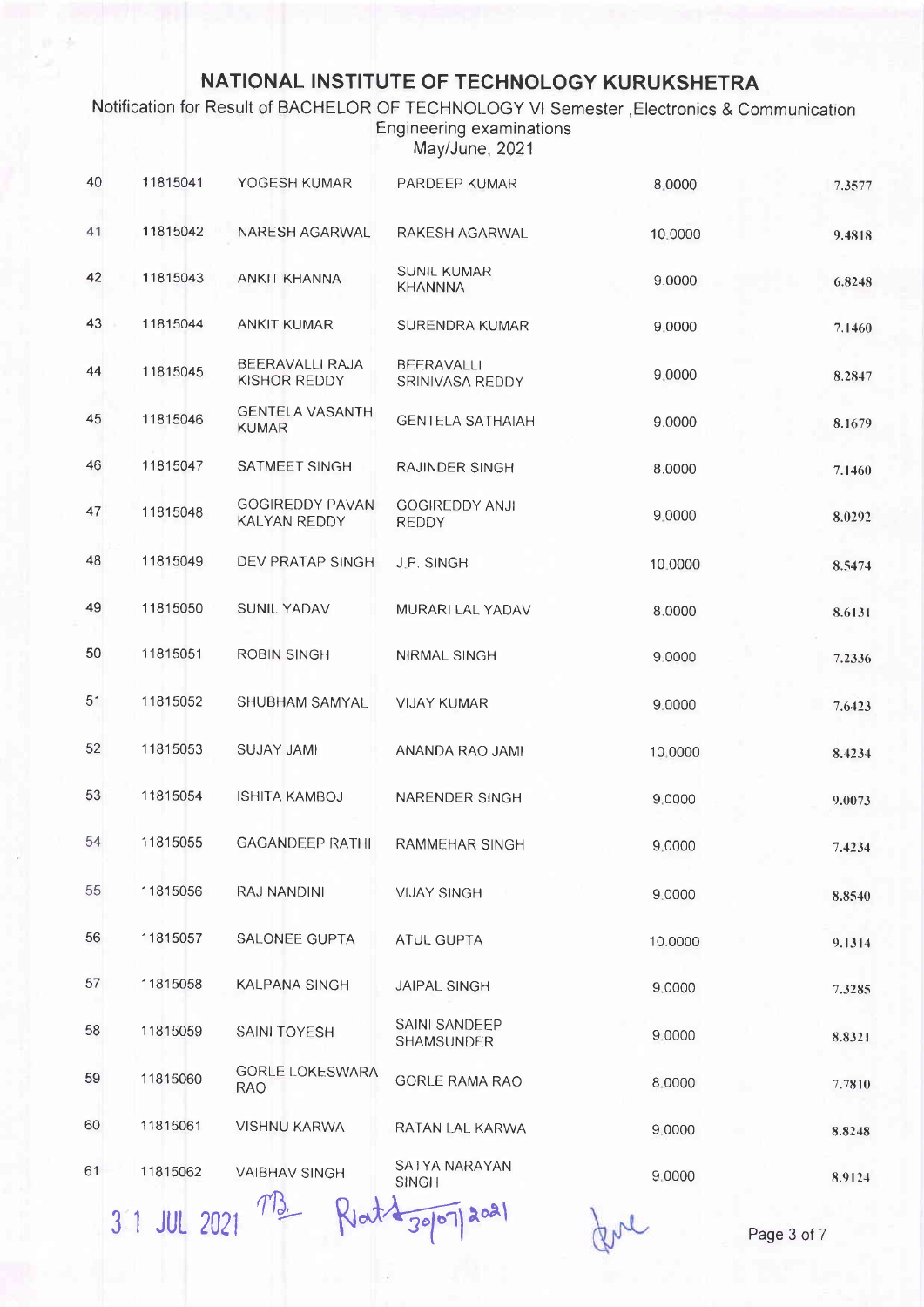Notification for Result of BACHELOR OF TECHNOLOGY VI Semester , Electronics & Communication Engineering examinations May/June, 2021

| 62  | 11815064     | V NAVEEN KUMAR                       | V OBALESU                            | 9.0000             | 8.5328      |
|-----|--------------|--------------------------------------|--------------------------------------|--------------------|-------------|
| 63  | 11815065     | BHAWYA LOHIA                         | <b>BHIM SAIN</b>                     | 10.0000            | 9.3066      |
| 64  | 11815066     | <b>AMAN SETHI</b>                    | <b>ANIL SETHI</b>                    | 9,0000             | 8.8467      |
| 65  | 11815067     | <b>SUNIDHI SINHA</b>                 | SHAILENDRA<br><b>KUMAR SINHA</b>     | 9.0000             | 9.2336      |
| 66  | 11815068     | <b>HARSHIT</b>                       | NIRMAL PAWAR                         | 9.0000             | 8.7956      |
| 67  | 11815069     | <b>BRIJ MOHAN</b>                    | KULBHUSHAN                           | 9.0000             | 8.5766      |
| 68  | 11815071     | <b>KAMAL</b>                         | <b>SUJAN SINGH</b>                   | 9.0000             | 8.5766      |
| 69  | 11815072     | RAHUL YADAV                          | MAYARAM                              | 9.0000             | 9.0146      |
| 70  | 11815073     | <b>SAUMYA MITTAL</b>                 | <b>JITENDRA KUMAR</b>                | 9.0000             | 9.3942      |
| 71  | 11815074     | PRATHAM SINGH                        | <b>BRIJ BHAN SINGH</b>               | 9.0000             | 8.8978      |
| 72  | 11815076     | KHUSHBOO KUMARI                      | <b>MAHESH KUMAR</b><br><b>NIRALA</b> | 9.0000             | 9.1022      |
| 173 | 11815078     | SIDHOO HO                            | СННОТО НО                            | Re. ECIR60/61(Int) | RL(L)       |
| 74  | 11815080     | SHUBH DHYANI                         | <b>GAJENDRA DHYANI</b>               | 9.0000             | 9.1533      |
| 75  | 11815081     | <b>BHANU PRAKASH</b><br><b>KALOT</b> | MOOL CHAND<br><b>KALOT</b>           | 9.0000             | 8.8759      |
| 76  | 11815082     | AYUSH BHARDWAJ                       | <b>MUKESH KUMAR</b><br>JHA           | 9.0000             | 8.9708      |
| 77  | 11815083     | SARILLA AKHIL<br><b>VENKAT</b>       | SARILLA MAHADEVA<br>PRABHU           | 9.0000             | 6.6423      |
| 78  | 11815084     | <b>BADAKALA</b><br>VENKATESWARLU     | <b>B SREERAMULU</b>                  | 9 0000             | 8.3139      |
| 79  | 11815085     | <b>BITTU KUMAR</b>                   | <b>SUNIL KUMAR</b>                   | 10.0000            | 8.5255      |
| 80  | 11815087     | SIDDHANT JAIN                        | <b>BAJRANG LAL JAIN</b>              | 10.0000            | 9.1752      |
| 81  | 11815088     | SONU                                 | RAMESHWAR                            | 8.0000             | 8.4599      |
| 82  | 11815094     | NAVNEET                              | <b>UMED SINGH</b><br><b>BENIWAL</b>  | 9.0000             | 8.4891      |
| 83  | 11815095     | NARENDER                             | <b>SUNEHRA</b>                       | 10.0000            | 9.6131      |
|     | 3 1 JUL 2021 |                                      | 3007/202                             |                    | Page 4 of 7 |

Page 4 of 7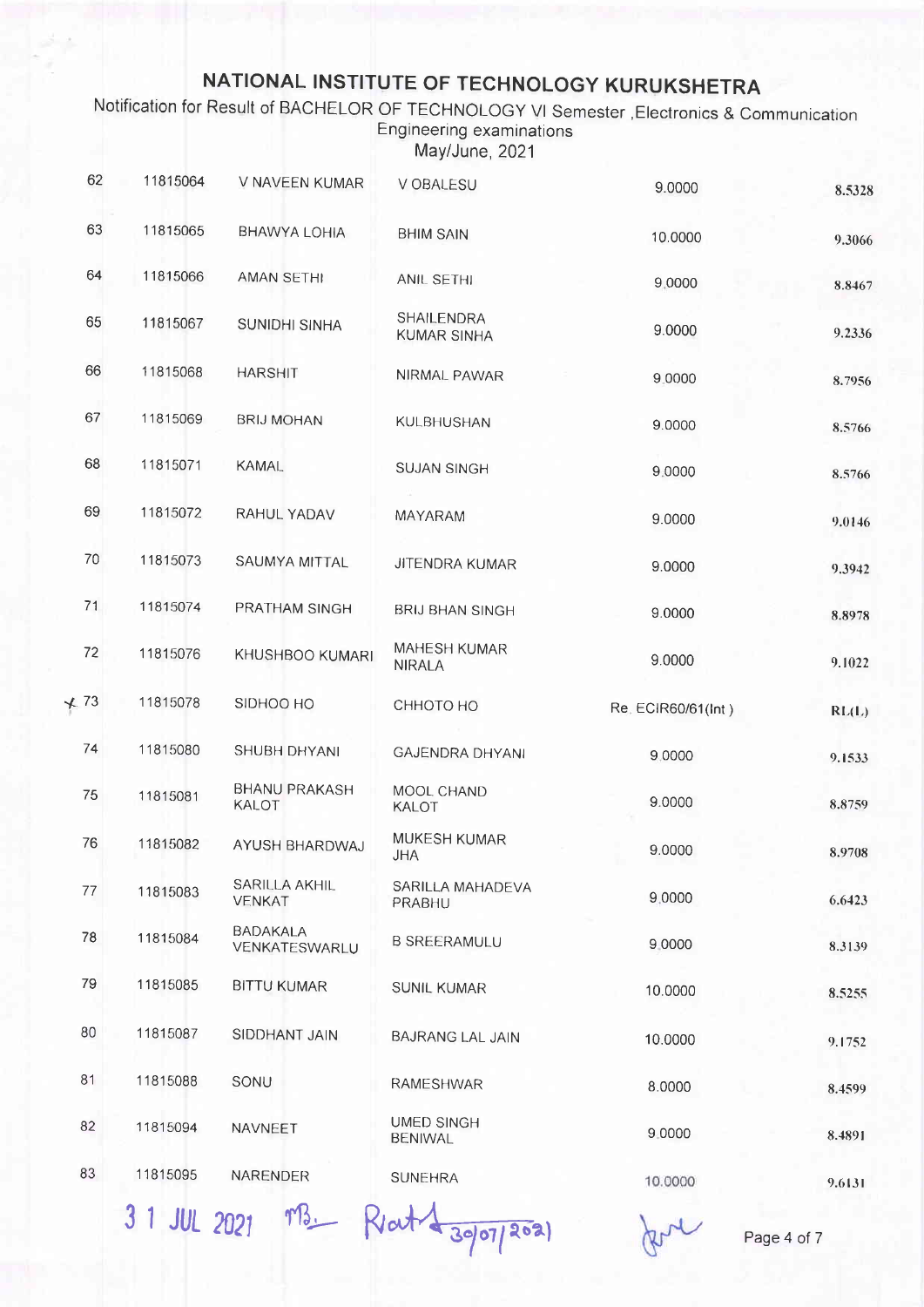Notification for Result of BACHELOR OF TECHNOLOGY VI Semester , Electronics & Communication Engineering examinations May/June, 2021

| 84    | 11815096 | SANJEEV                                | <b>RAVINDER</b>                           | 9.0000  | 9.1971 |
|-------|----------|----------------------------------------|-------------------------------------------|---------|--------|
| 85    | 11815098 | <b>TANU REHAL</b>                      | RAM PAL                                   | 9.0000  | 8.3869 |
| 86    | 11815099 | DEO PAL INDRA                          | NARENDRA KUMAR                            | 8.0000  | 8.0803 |
| 87    | 11815100 | <b>ABHISHEK YADAV</b>                  | DAYA KRISHAN                              | 9.0000  | 7.9197 |
| 88    | 11815101 | MANDEEP                                | <b>SURESH</b>                             | 8.0000  | 8.5693 |
| 89    | 11815102 | <b>MONIKA</b>                          | RANDHIR SINGH                             | 9.0000  | 8.9197 |
| 90    | 11815104 | <b>ASHU JOSHI</b>                      | D.N JOSHI                                 | 9.0000  | 9.1387 |
| 91    | 11815106 | RAJAT ANAND<br><b>GROVER</b>           | ANAND GROVER                              | 10.0000 | 8.9781 |
| 92    | 11815107 | <b>CHANDAKA SAIKUMAR</b>               | CHANDAKA APPALA<br><b>NAIDU</b>           | 9,0000  | 7.5766 |
| 93    | 11815108 | SHUBHAM KUMAR                          | KAMLESH SINGH                             | 9,0000  | 8.6642 |
| 94    | 11815109 | <b>CHINMAY SHARMA</b>                  | <b>TRILOK CHAND</b><br><b>SHARMA</b>      | 9.0000  | 8.4088 |
| 95    | 11815110 | APRAJITA KUMARI                        | <b>SANJAY KUMAR</b><br><b>SINGH</b>       | 9.0000  | 8.3285 |
| 96    | 11815111 | SAHIL KADYAN                           | <b>KRISHAN KUMAR</b>                      | 9.0000  | 8.6861 |
| $+97$ | 11815112 | YALLAPU NAVYA<br><b>TEJASWINI</b>      | YALLAPU<br><b>BHASKARA RAO</b>            | 9.0000  | RL(L)  |
| 98    | 11815114 | <b>SHASHANK</b>                        | PAWAN KUMAR                               | 4.0000  | 8.5547 |
| 99    | 11815115 | ARZAW                                  | <b>CHANDRA SHEKHER</b><br><b>TIWARI</b>   | 9.0000  | 8.8321 |
| 100   | 11815116 | <b>GODHUMU ABHILASH</b>                | <b>GODHUMU RAJA</b><br><b>SEKHARA RAO</b> | 9 0000  | 7.0730 |
| 101   | 11815117 | <b>SWARNIMA KIRAN</b>                  | <b>MAHAVIR SINGH</b><br><b>ARYA</b>       | 10.0000 | 8.6496 |
| 102   | 11815119 | <b>MEDARAMETLA RAVI</b><br><b>TEJA</b> | <b>MEDARAMETLA</b><br>RAMBABU             | 9.0000  | 7.9343 |
| 103   | 11815122 | PADIRIKUPPAM<br>POORNA SIVA            | P PARANDHAMA<br><b>REDDY</b>              | 9.0000  | 8.4307 |
| 104   | 11815123 | NITIN TANWAR                           | <b>ASHOK KUMAR</b>                        | 9.0000  | 7.1095 |
| 105   | 11815124 | PEPAKAYALA<br>VEERAGANESHKUMAR SAIRAM  | PEPAKAYALA                                | 9.0000  | 7.5401 |
|       |          |                                        |                                           |         |        |

3 1 JUL 2021 MB. Rot 1 30/07/2021

Page 5 of 7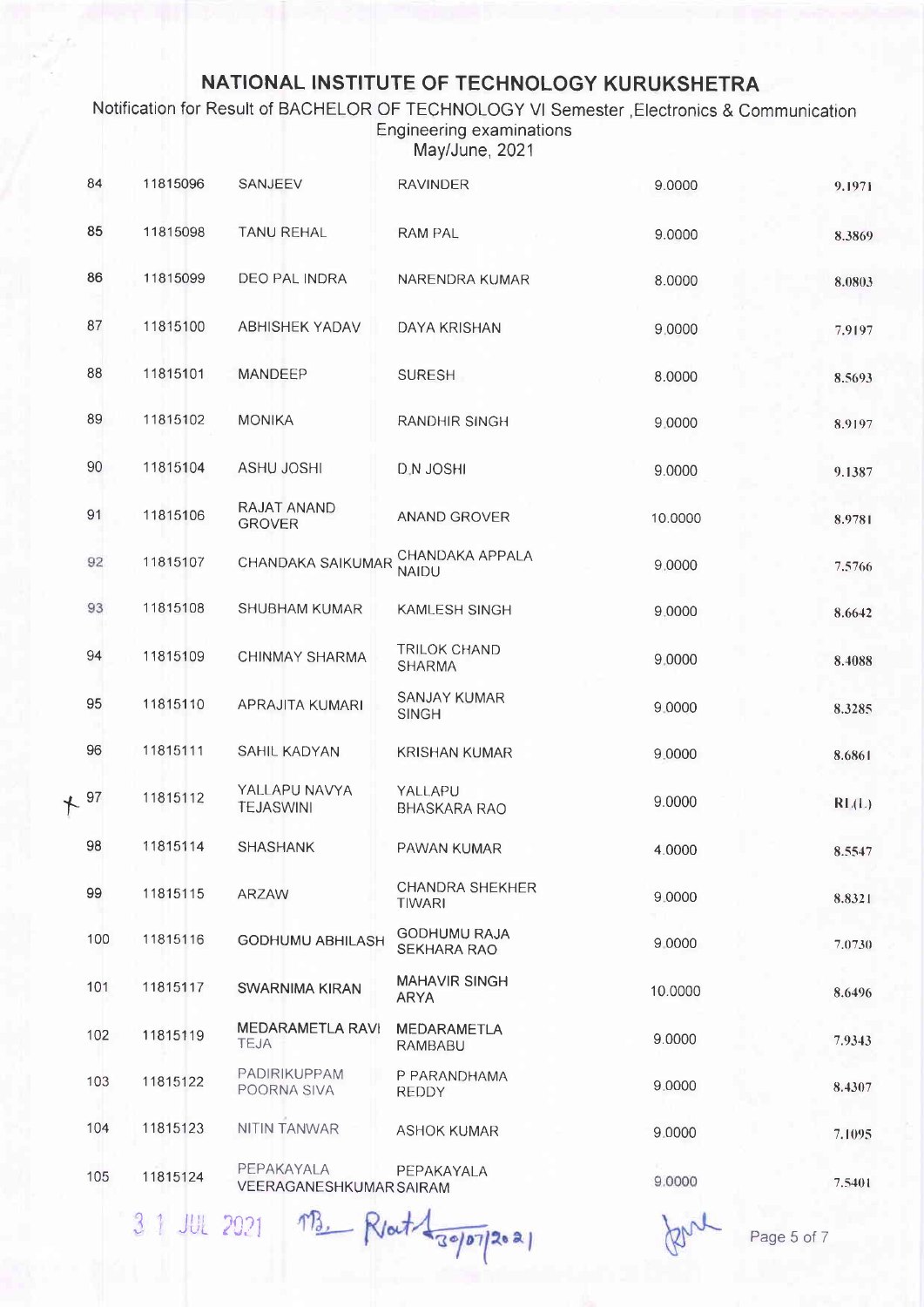Notification for Result of BACHELOR OF TECHNOLOGY VI Semester , Electronics & Communication **Engineering examinations** May/June, 2021

| 106   | 11815125 | DAKSH KHURANA                         | TARUN KHURANA                       | 10.0000 | 8.1314 |
|-------|----------|---------------------------------------|-------------------------------------|---------|--------|
| 107   | 11815126 | <b>TANUJ SATIJA</b>                   | <b>INDER MOHAN</b><br><b>SATIJA</b> | 10.0000 | 8.7153 |
| 108   | 11815127 | <b>HITESH</b>                         | PARMOD KUMAR                        | 10,0000 | 7.3358 |
| 109   | 11815128 | RAHUL SOLANKI                         | <b>RAMESH SOLANKI</b>               | 9.0000  | 8.4015 |
| 110   | 11815129 | <b>TARUN</b>                          | <b>SAMAY SINGH</b>                  | 9.0000  | 8.2044 |
| 111   | 11815130 | <b>KESHAV GARG</b>                    | PARVEEN GARG                        | 8,0000  | 9.1095 |
| 112   | 11815131 | THATI JAYA PRAKASH                    | THATI NARASIMHA<br><b>RAO</b>       | 9.0000  | RL(L)  |
| 113   | 11815132 | <b>AYUSH GOEL</b>                     | SANDEEP GOEL                        | 10,0000 | 8.8394 |
| 114   | 11815133 | LOVEKUSH MEENA                        | <b>BRAJMOHAN</b><br><b>MEENA</b>    | 9.0000  | 8.1314 |
| 115   | 11815134 | RATHOD VAMSHI<br><b>NAYAK</b>         | <b>RATHOD</b><br>TULASIRAM          | 9.0000  | 7.7956 |
| 116   | 11815135 | <b>MANJARI GUPTA</b>                  | ATUL GUPTA                          | 10,0000 | 8.8467 |
| 117   | 11815136 | DIKSHA AGNIHOTRI                      | <b>RAMDEV</b><br><b>AGNIHOTRI</b>   | 10.0000 | 8.3504 |
| 118   | 11815137 | PUSHKAL SHUKLA                        | ANOOP SHUKLA                        | 9.0000  | 8.5839 |
| ₹ 119 | 11815138 | <b>DEVARAKONDA</b><br><b>BHARGAVI</b> | DEVARAKONDA<br>SRINIVASA RAO        | 6,0000  | RL(L)  |
| 120   | 11815139 | <b>NAMAN SINGH</b>                    | SANDESH SINGH                       | 9,0000  | 7.5328 |
| 121   | 11815140 | RACHIT KESHARI                        | <b>RUPESH</b><br><b>KESHARWANI</b>  | 9.0000  | 8.9197 |
| 122   | 11815141 | <b>SURBHI JAIN</b>                    | ALOK KUMAR JAIN                     | 9.0000  | 8.4526 |
| 123   | 11815142 | <b>SHIVAM</b>                         | <b>VIPIN KUMAR</b>                  | 9.0000  | 8.6569 |
| 124   | 11815143 | <b>SHUBHAM</b>                        | NARENDER                            | 9.0000  | 9.2774 |
| 125   | 11815144 | <b>JAI SINGLA</b>                     | PARMOD SINGLA                       | 9,0000  | 9.2628 |
| 126   | 11815145 | CHARU GOYAL                           | ONKAR GOYAL                         | 10.0000 | 9.5474 |
| 127   | 11815146 | RISHABH GOYAL                         | ANIL GOYAL                          | 9.0000  | 8.2555 |
|       |          |                                       |                                     |         |        |

31 JUL 2021 MB Rot 30/07/2021

Page 6 of 7